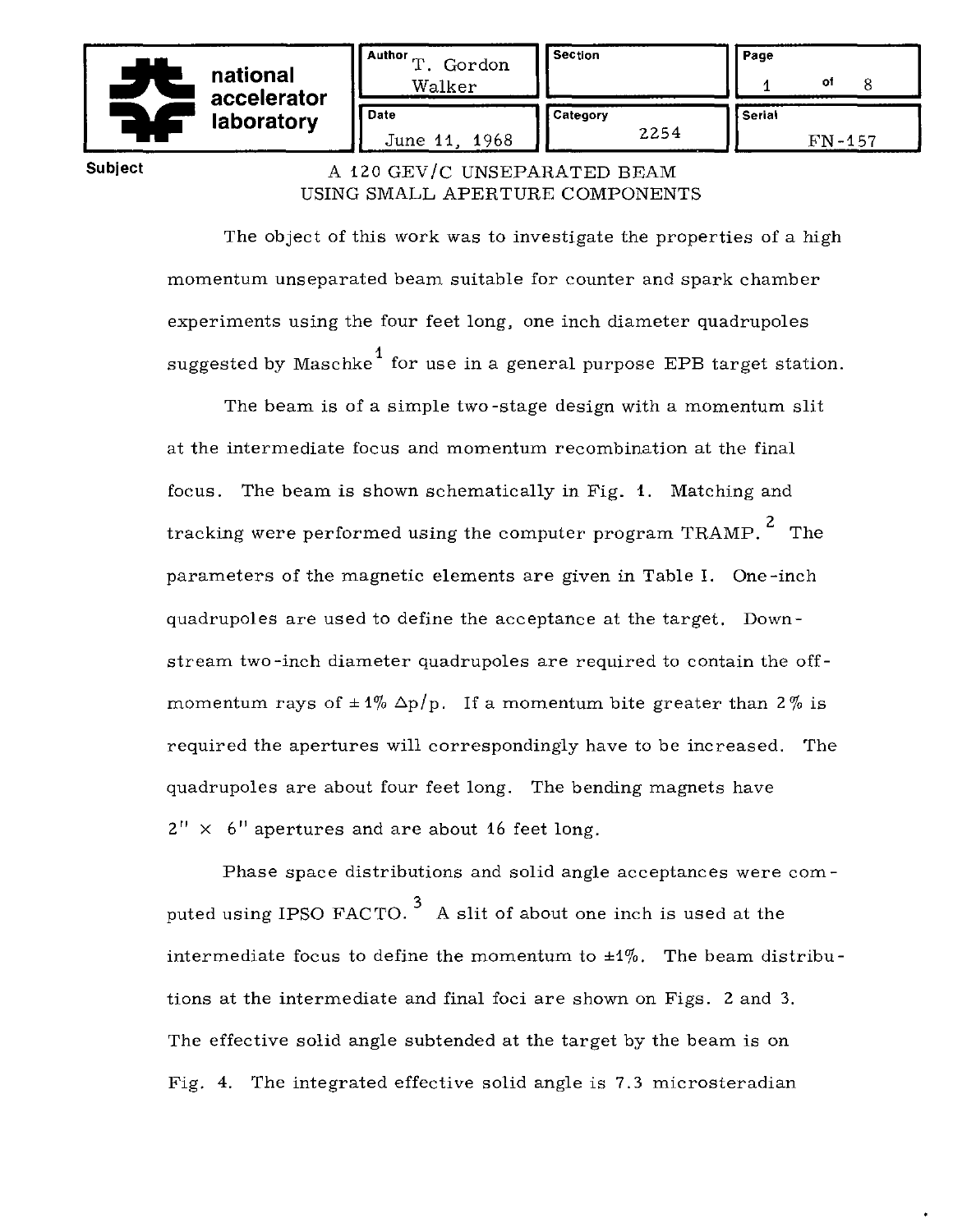per cent with a 2% momentum bite. The flux of pions at the final focus depends on the production angle at the target but as long as this is with  $500/p_0$  = 4 mrad, then fluxes of several 10<sup>6</sup> pions per 10<sup>12</sup> protons on the target can be expected using the  ${\rm CKP}^4$  estimates.

The main properties of the beam are listed in Table II. An adequate beam can clearly be designed using small aperture components. The savings in manufacturing cost and power consumption are considerable.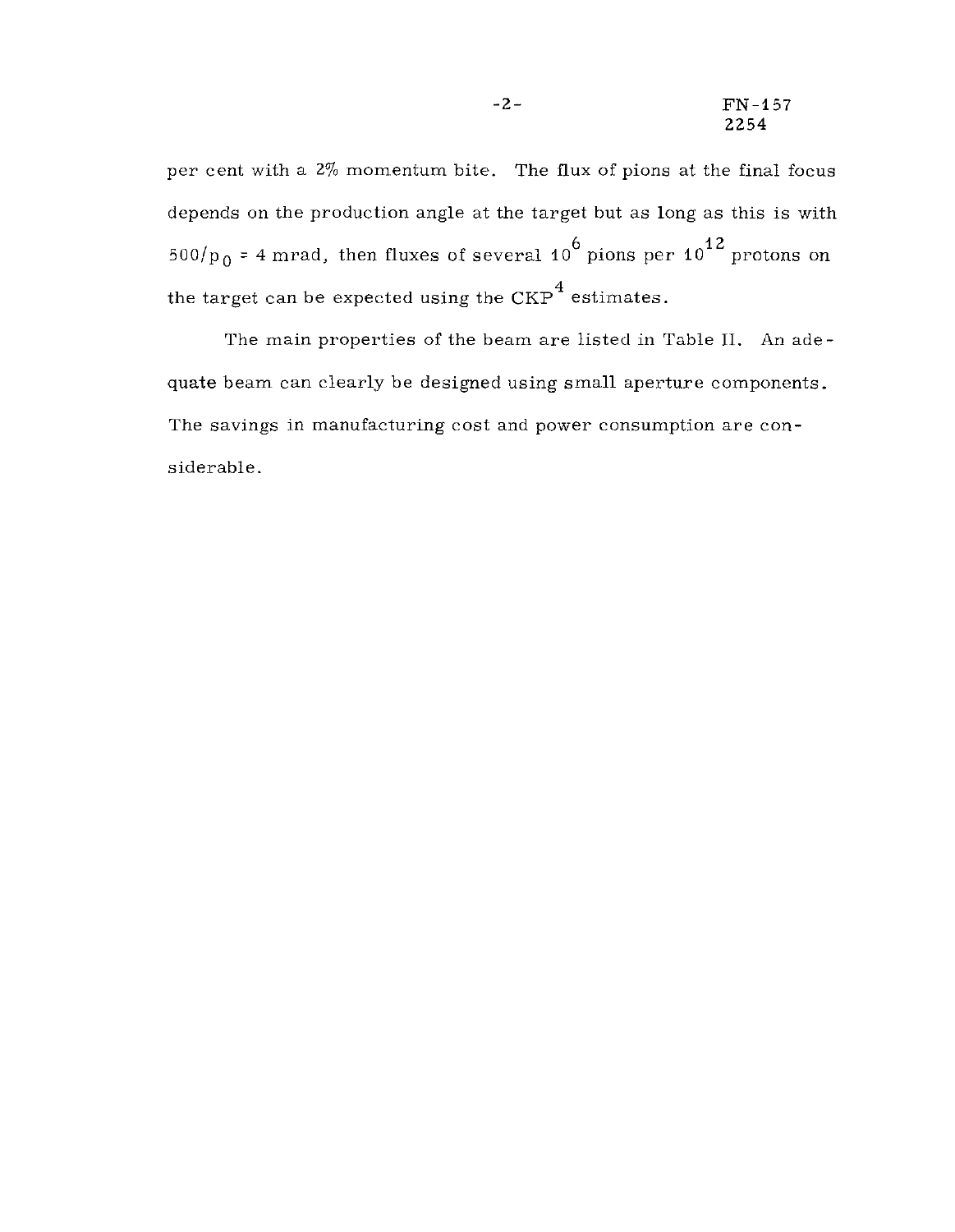## REFERENCES

- <sup>1</sup>A. Maschke, NAL Memo (1967).
- <sup>2</sup>TRAMP, J. W. Gardner and D. Whiteside, Rutherford Laboratory report NIRL/M/21 (1961).
- $3$ IPSO FACTO, N. M. King and P. W. Simpson, Rutherford Laboratory report, RHEL/R103 (1965).

<sup>4</sup>Cocconi, Koester, and Perkins, Lawrence Radiation Laboratory report UCRL-10022 (1961).

## FIGURE CAPTIONS

- Fig. **1.** Beam layout and ray diagram for 120 GeV/c beam. Note the different scales.
- Fig. 2. Phase space at the intermediate focus.
- Fig. 3. Phase space at the final focus.
- Fig. 4. Momentum acceptance of the beam. Effective solid angle as a function of momentum.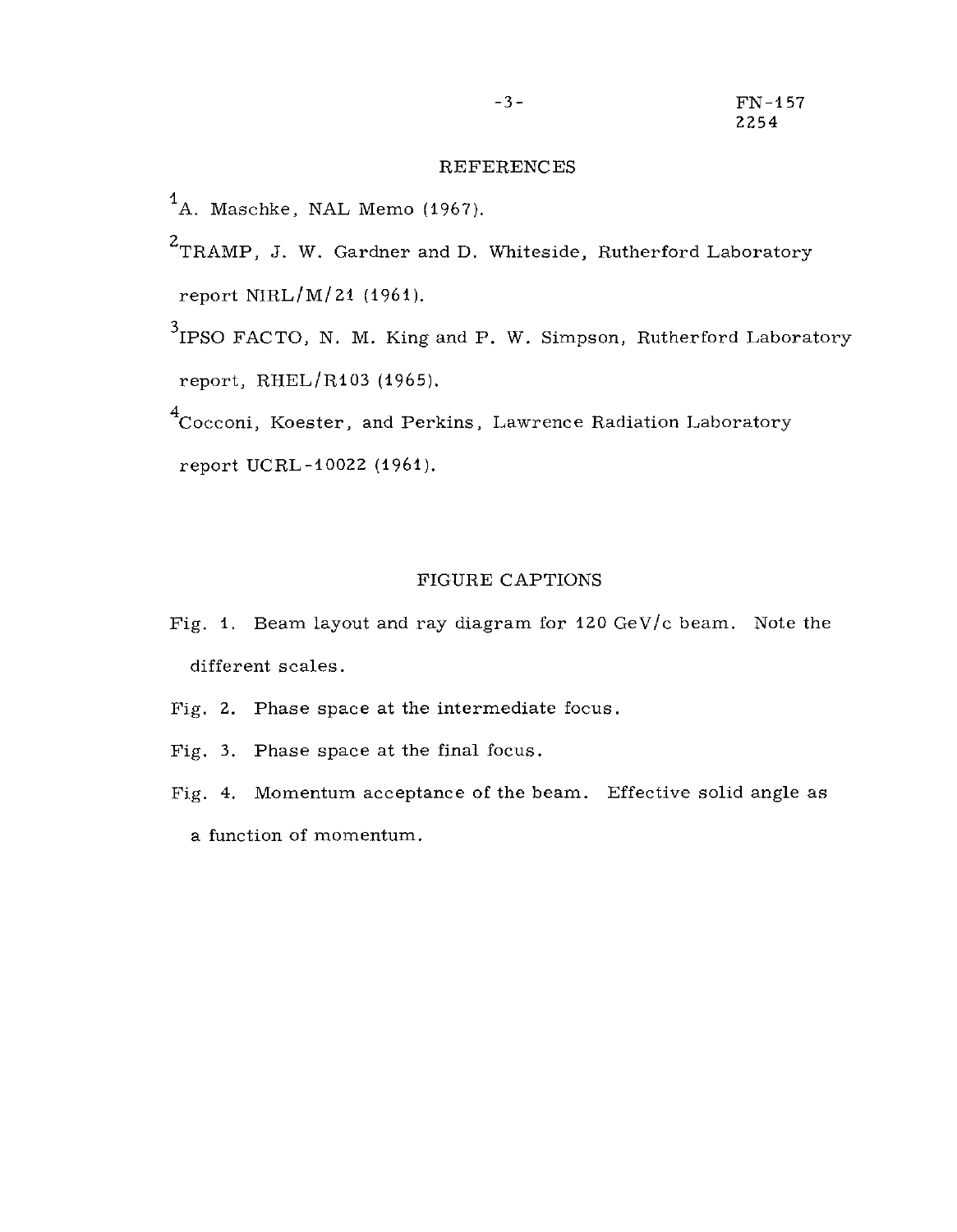|                      | Element   | Magnetic Field         | Aperture                       |
|----------------------|-----------|------------------------|--------------------------------|
| $\frac{1}{2}$        | <b>FC</b> | $7510 \, g/cm$         | 125 cm $x$ $\cdot$ 2.5 cm diam |
| $\lambda_2$          | FH        | $6100 \text{ g/cm}$    | 125 cm $x$ 2.5 cm diam         |
| $M-10$               |           | 4600 g                 | 500 cm x 15 cm x 5 cm          |
| $\ddot{\tilde{z}}$   | 군군        | 5780 g/cm              | 125 cm x 5 cm diam             |
| $\mathcal{Q}_L$      | DH        | 6950 $g/cm$            | $125$ cm $x$ 5 cm diam         |
| $Q_{5}$              | DH        | 6950 $g/cm$            | 125 cm $x$ 5 cm diam           |
| ચંદ                  | FH        | 5780 $\varepsilon$ /cm | 125 cm x 5 cm diam             |
| $M-20$               |           | 4600 g                 | 500 cm x 15 cm x 5 cm          |
| $\cdot$              | Fh        | $6100 \text{ g/cm}$    | 125 cm x 5 cm diam             |
| $\dot{z}_\mathrm{S}$ | DH        | 7510 g/cm              | $125$ cm $x$ 5 cm diam         |

Table 1. Beam Elements

 $\mathcal{L}^{\text{max}}_{\text{max}}$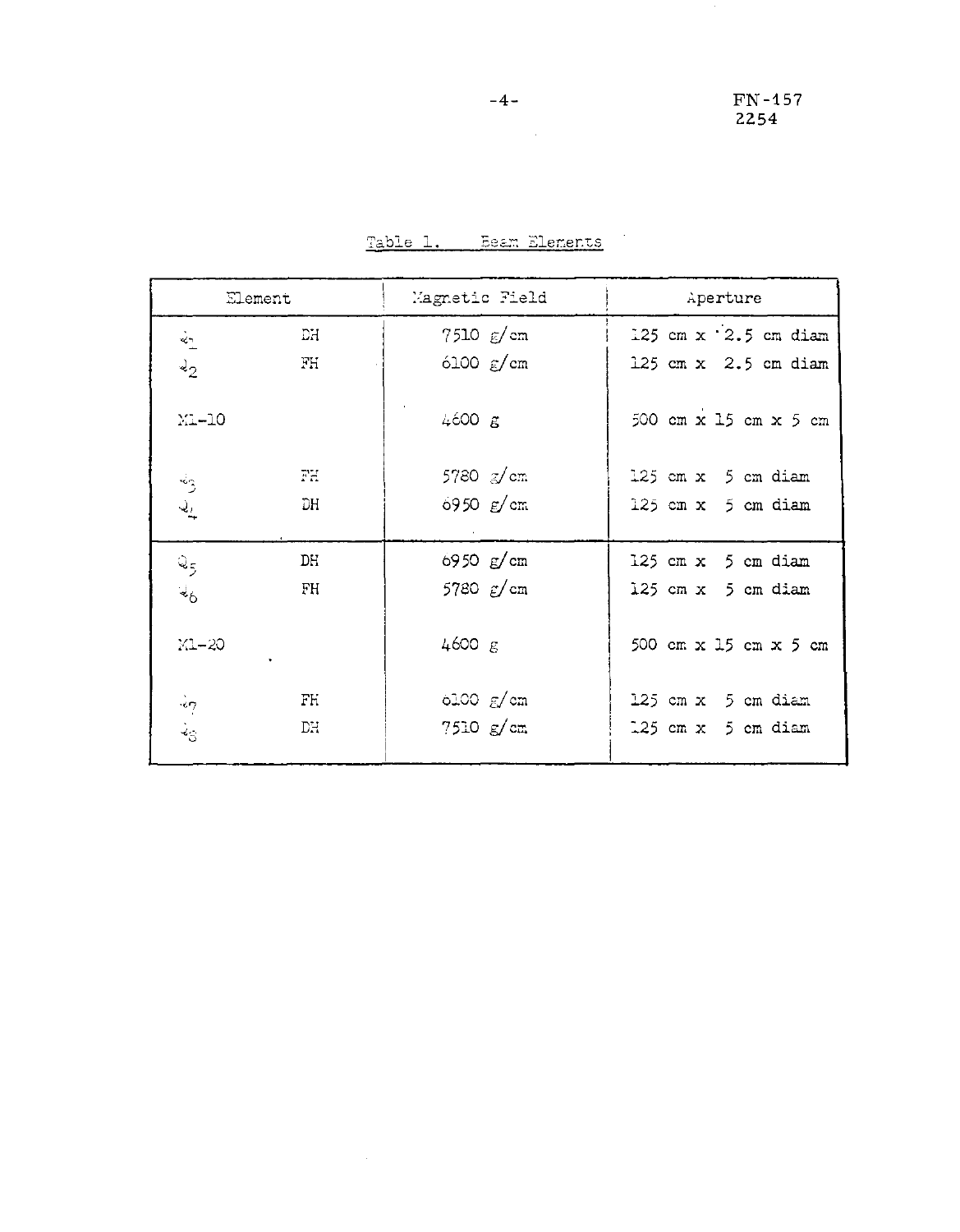$\Delta$ 

Table 2. Main Properties of the Beam

| Design momentum                                                                         | $= 120 \text{ GeV/c}$                                 |
|-----------------------------------------------------------------------------------------|-------------------------------------------------------|
| Length                                                                                  | $= 203$ m.                                            |
|                                                                                         |                                                       |
| 1" quadrupoles                                                                          | $= 2$                                                 |
| 2" quadrupoles                                                                          | $= 6$                                                 |
| $16†$ magnets $2#$ x $6#$                                                               | $= 20$                                                |
| Magnifications at M'M                                                                   | $= 1.1$                                               |
| Intermediate focus M'V                                                                  | $= 1.2$                                               |
| Dispersion at int. focus                                                                | = 1.25 cm per $1\%$ $\Delta p/p$                      |
| Momentum slit                                                                           | $= + 1.4 cm$                                          |
| Momentum acceptance                                                                     | $= +1\%$                                              |
| Magnifications at $\texttt{M}_{\texttt{H}}$                                             | $= 1.0$                                               |
| final focus M <sub>v</sub>                                                              | $= 1.0$                                               |
| Assumed EPB size                                                                        | $= 0.25$ h x 0.25 y cm <sup>2</sup>                   |
| Spot size at final focus<br>for $\pm$ 1% Ap/p                                           | $= 0.4 h x 0.6 v cm2$                                 |
| Effective solid angle                                                                   | $= 7.3$ µster per cent $\Delta p/p$                   |
|                                                                                         |                                                       |
| Estimated pion flux<br>at O <sup>o</sup> using CKP<br>and target efficiency<br>of $0.3$ | $\sim$ 3 10 <sup>6</sup> per 10 <sup>12</sup> protons |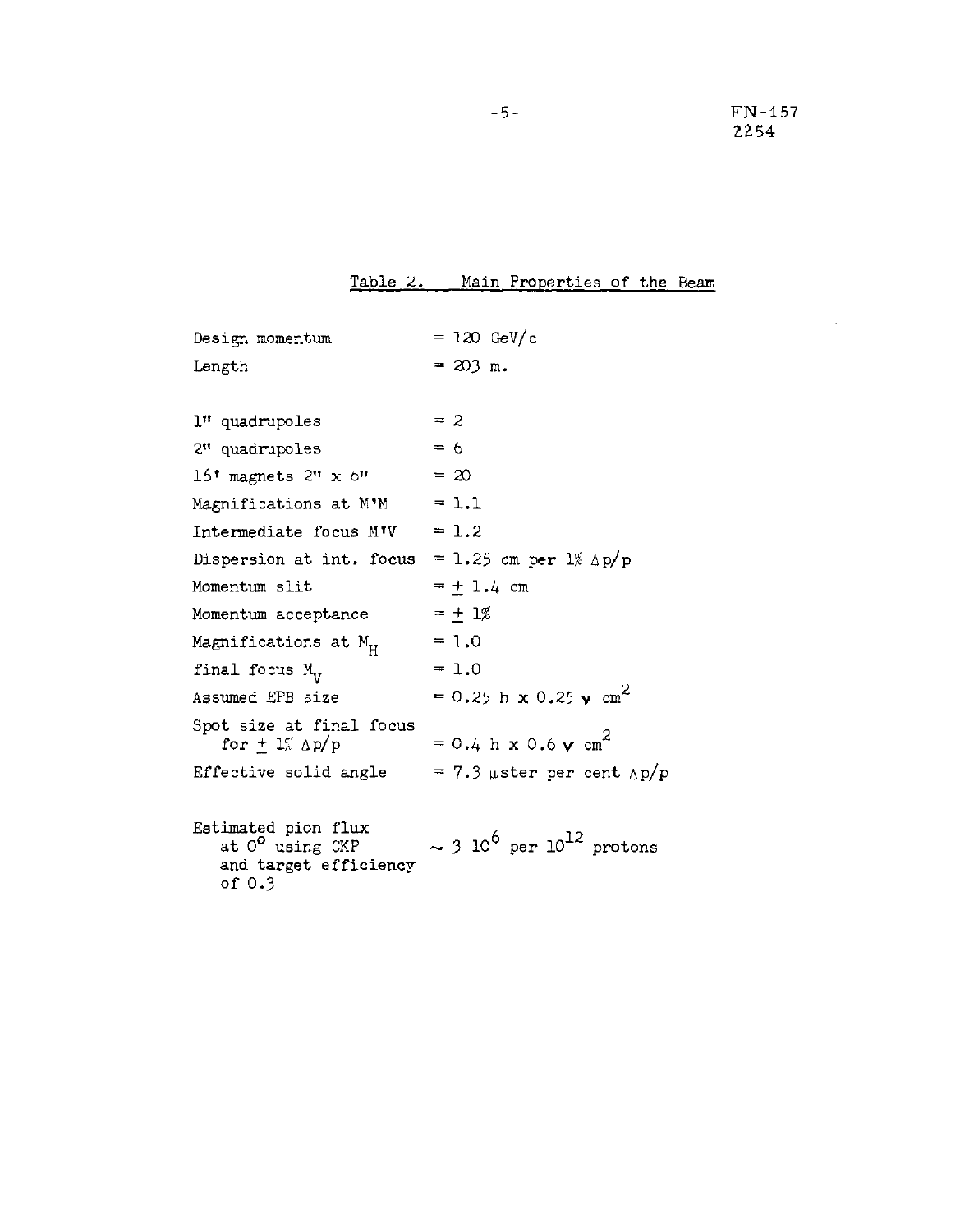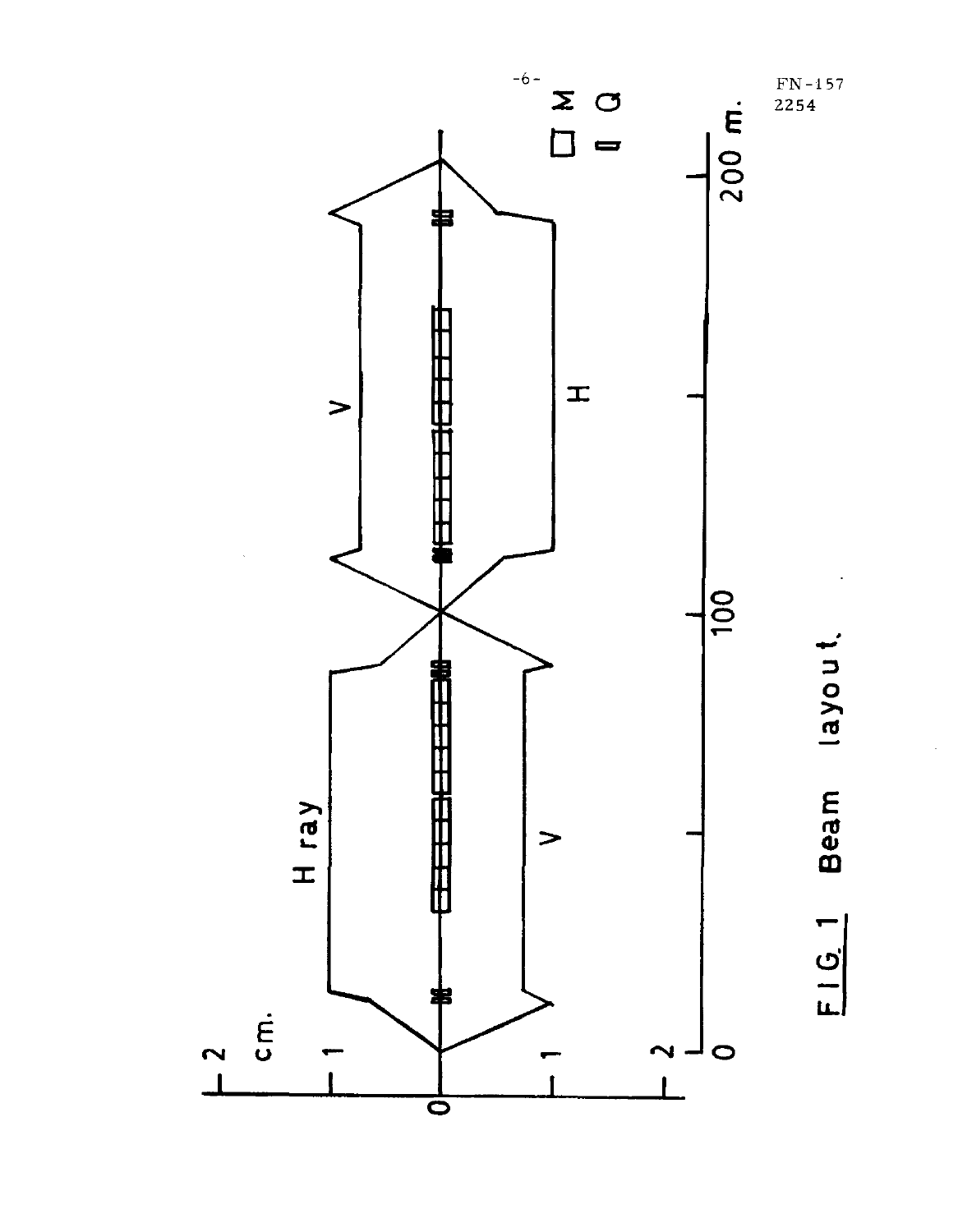